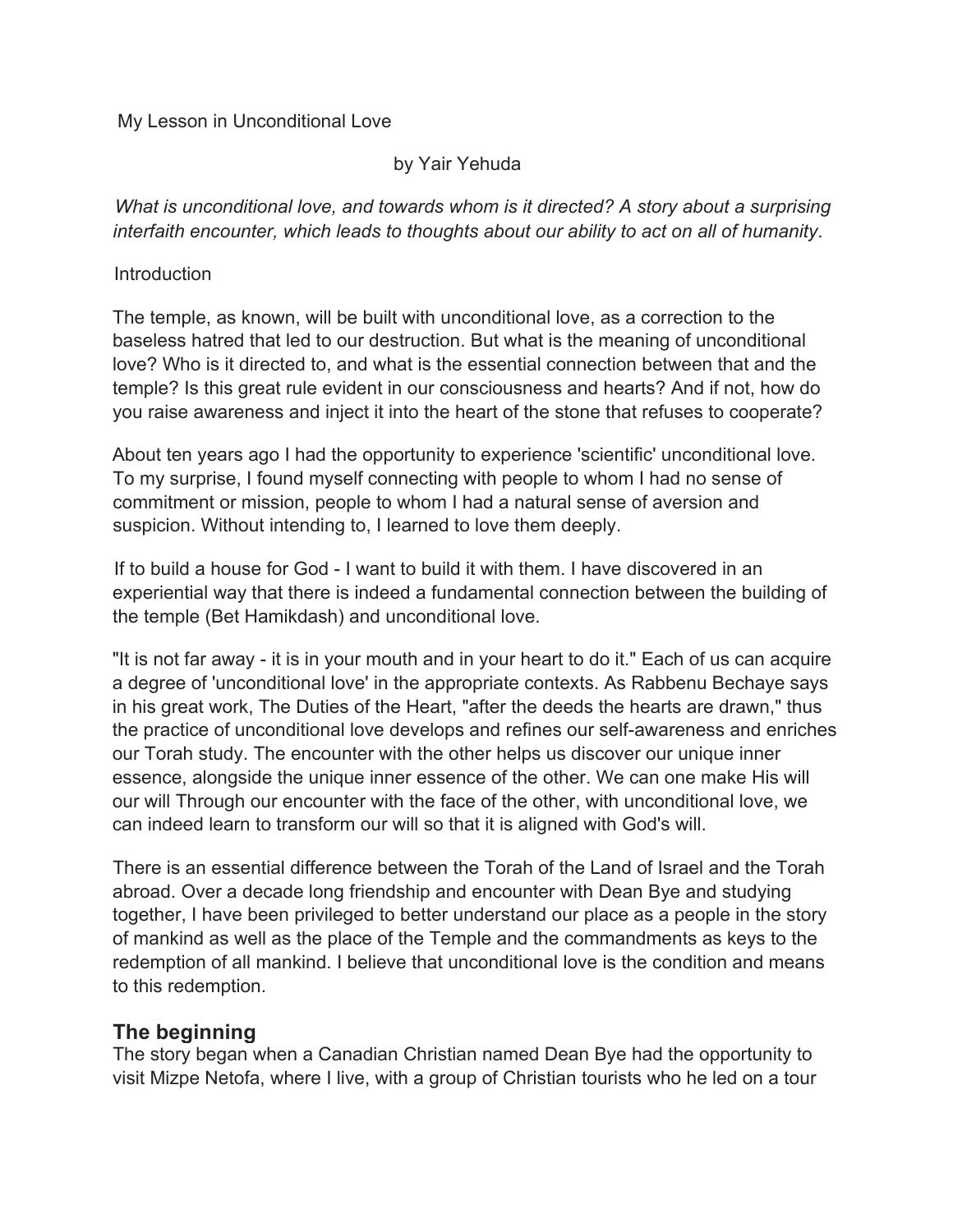

of Israel. They came to Netofa to see a family of immigrants from Canada, to experience the Aliyah experience with them. As part of the visit, they asked for an experiential tour of the Galilee that would include a meeting with residents. I was asked to act as translator at a meeting. Dean explained to us why they were seeking a personal encounter with Israelis who he said were fulfilling the words of the prophets in their lives:

- To repair their heritage - the resurrection of Israel proves that "Our ancestors possessed nothing but false gods" (according to Jeremiah 16:19), and they seek to reconnect with their authentic Hebrew roots, roots that continue to thrive only within us.

- To fulfill their destiny – they understand that the people of Israel were chosen to be a kingdom of priests in the end of days, but that also the nations have a clear destiny as mandated in the Bible. "Then they said among the nations" (Psalms 126:2). A joint fulfillment of the words of the prophets requires to dig deep into the biblical plan.

- To hear the word of God - God speaks to the fulfillers of His teachings through the Bible. They seek to hear His voice with the help of His Hebrew speaking priests, who are the keepers of ancient biblical heritage.

When Dean asked me if I would be willing to study Torah together, I was taken aback and skeptical - but I could not refuse. This was the first time I heard a Gentile speak of us as a kingdom of priests, with a calling towards all mankind. Was he perhaps a sophisticated missionary? Is Torah study with Gentiles permissible? How long can we ignore the elephants in the room, like their faith in Jesus as the only son of God? Was this kind of Christian an anomaly or perhaps a growing trend? And how can we help them if we do not understand our own role as a kingdom of priests? How can we help others to hear the word of God, when we ourselves do not hear His voice, understand our calling?

But I could not ignore the "donkey of your 'enemy' weighed down under its burden." Dean impressed me with his love of Israel and the Jewish people. He had devoted twenty years to working tirelessly for Aliyah (immigration) from the USSR and other countries. His love for Israel was unquestionable. Others warned me, repeating phrases they had learned, for example, that the love of the Gentile is conditional. But I liked Dean. It seemed that his love for Israel was truly unconditional, but still I was cautious and kept my guard.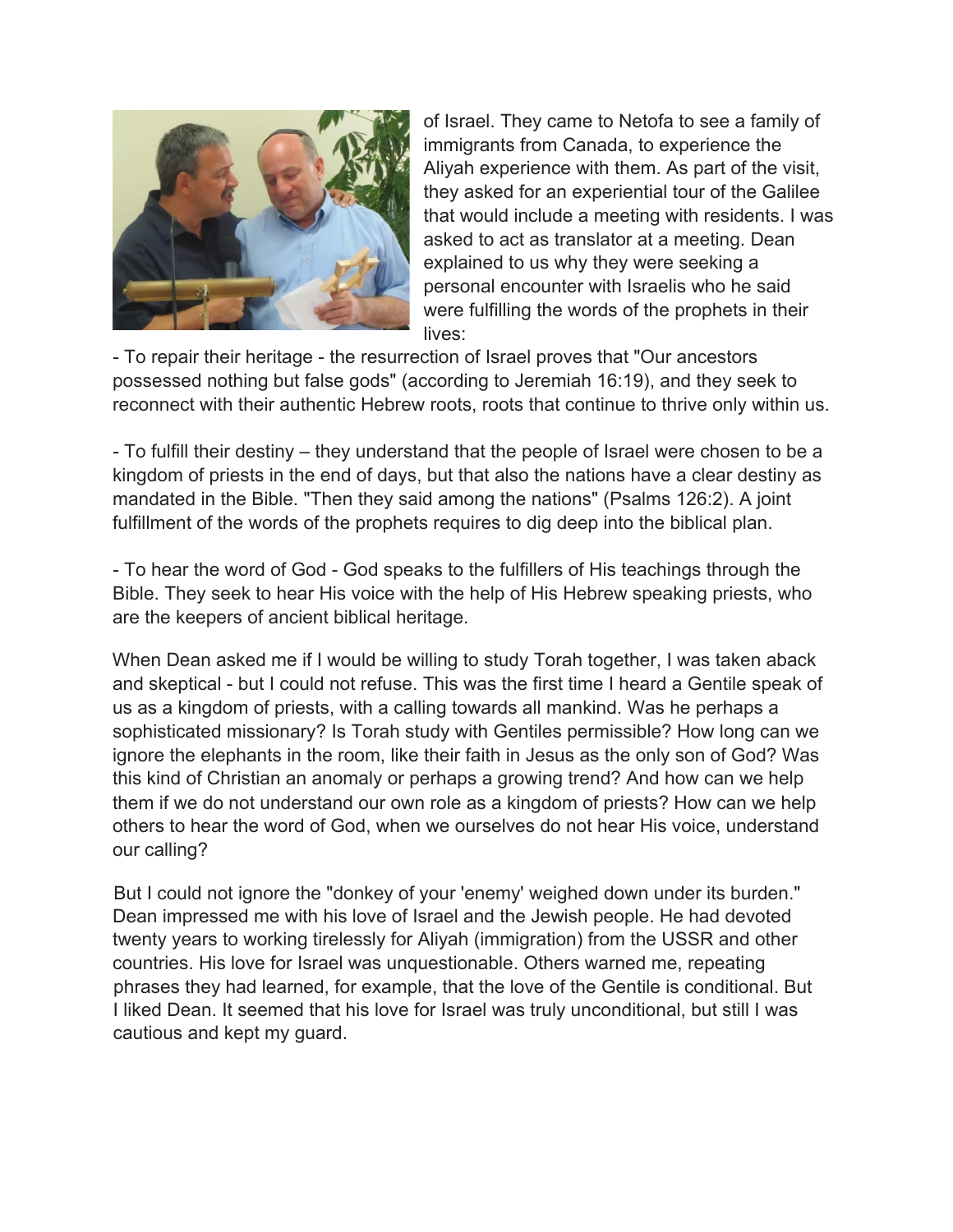

At one point I visited Dean in Canada and spent Shabbat with him and about forty of his students. It was the Shabbat where we read the story of Balak and we studied the Torah together for about 15 hours. For the first time, I was inspired and stirred by a sense of calling to these people. I could not ignore it.

Together we studied controversial Talmudic sources regarding the Gentile who studies Torah, whether he must die or whether he is considered a high priest. We delved into sayings like, 'It is the natural law in the universe (Halacha) that Esau hates Jacob." We sat in on conversations between Judah the Prince and Antoninus the Roman leader that occurred 2000 years ago but still feels fresh and relevant today. We focused on biblical figures who are not the sons of Abraham, Isaac, and Jacob. Though we talked about the 'elephants' in the room, and perhaps because we faced those elephants, the bond between us only grew stronger.

We both felt that the discourse strengthens us - each in his own faith; that our common study brings us closer to the place; that the verse 'Her ways are ways of pleasantness and all her paths are peace' (Proverbs 3:17) – is true.

A year later we felt the need to get out of our bubble and share with others. We gave a series of lessons together at the Limmud Conference in England. At the same time, we discovered that we are not alone. I initiated a meeting in Jerusalem, attended by a representative of the Bnei Noach tribunal of Rabbi Steinsaltz, a secular professor who was a chief scientist at the UN, an ultra-Orthodox rabbi who cultivates dialogue with Islam, and a large group of priests and a Muslim Imam from Germany named Halima.

We all met, and each participant presented a summary of his doctrine of peace. The meeting moved everyone to tears. On the eve of the meeting, Halima had a wonderful Shabbat at our home in Mitzpe Netofa. A group of friends from the community joined us for a lesson in which we learned that the story of the Binding of Isaac in the Quran did not necessarily contradict the Torah.

We decided to set up a virtual format that would allow this type of study to continue on a frequent and regular basis. Thus, eNoam was born: a small group of Jews and Christians from Canada, Israel and Africa, who meet every Sunday to study this week's Torah portion, for the past ten years.

Perhaps the best way to explain the excitement of this encounter is to highlight one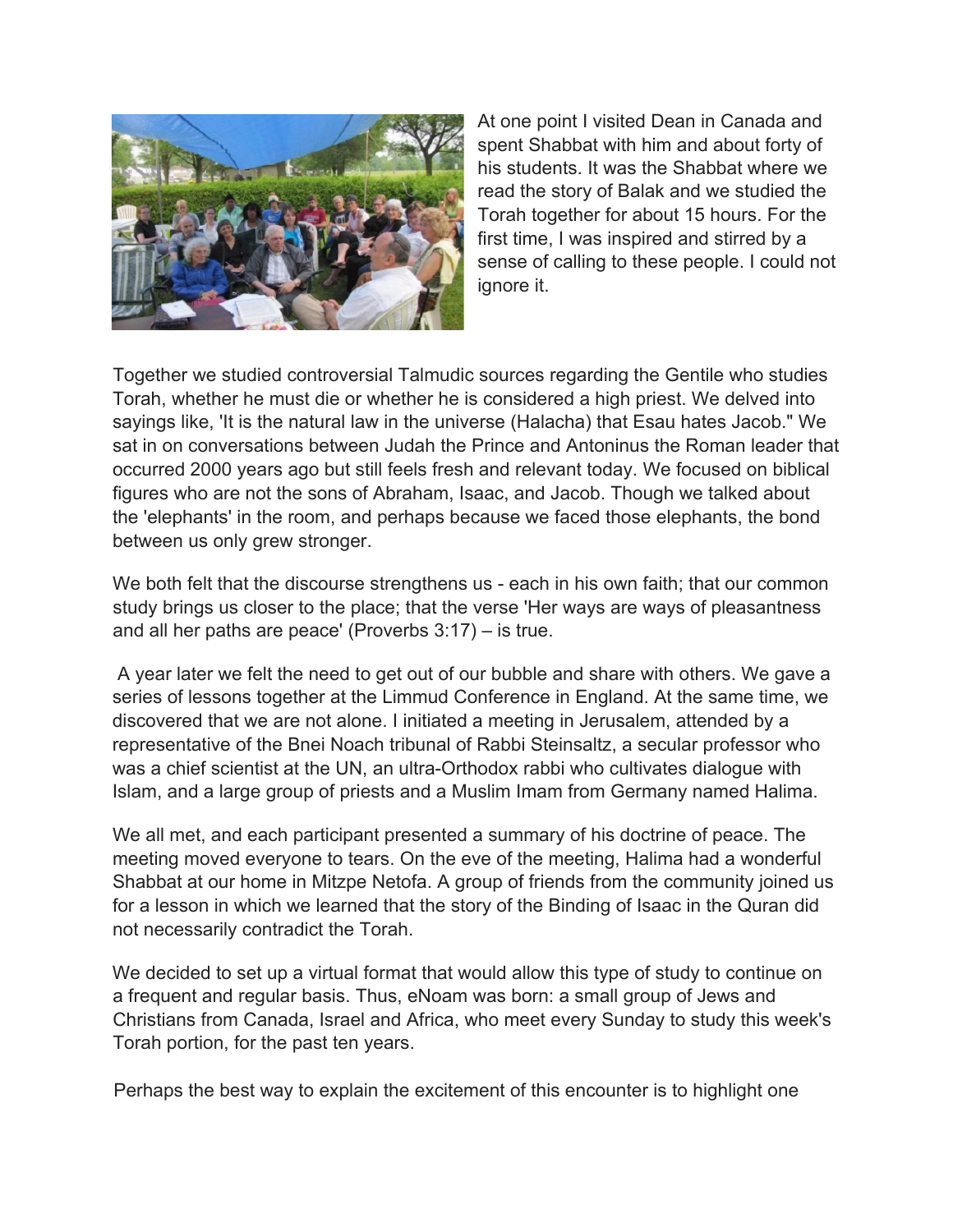most important fact. Ours is not a one-way attempt to influence the other. Both sides in this ongoing dialogue are sincerely trying to understand our unique paths, to discover what God wants us to do in this world which He created, a world made up of different faiths and all kinds of people.

In a dialogue lasting over ten years, it was clear that this is not brainwashing or missionary activity, God forbid, but a dialogue of sincere people of faith seeking to do fulfill the words of the living Torah, both as Jews and Christians.

# **What is baseless hatred and unconditional love? About the serpent's poison and the 'Zero Sum Game'**

Baseless hatred, like a virus, endangers the whole world because it is contagious. The contagion of hatred is exponential, a pandemic which endangers the entire world. An example of this can be seen in the narrative of the destruction of the Second Temple described in the Babylonian Talmud. A chain of baseless hatred destroyed the Second Temple. The last link in this story is surprising, because God, as it were, continues the chain of baseless hatred when He promises to take revenge on Edom for the destruction of Jerusalem. The Edomite Emperor Nero, who perceives the contagious nature of the chain meets a young Jewish boy ('And I gave my vengeance on the red one (Edom) by the hand of the people of Israel' - Ezekiel 25:14).

Dean Bye taught me a great lesson in humility and unconditional love. Alongside joint projects with the Jewish Agency, Dean undertook to re-educate his Christian brethren regarding their attitude toward the people of Israel, its teachings and their role. Christian volunteers from fifty countries on five continents come to their local base in Kibbutz Beit Zera. He educates all of them to love the people of Israel unconditionally. They are in principle against missionary work. They want Jews to be Jews and Christians to be Christians, each with their own unique role and calling, much like an orchestra has different instruments with different functions. Dean speaks often as needing to know his part, his lines, so to speak, in the play so that he reads the Bible and knows the lines for his part. Each actor is this divine play has a role and his part to play if the work is to succeed. No one is threatened by the other.

In the last two years, Dean has been recognized for his work by a growing variety of great rabbis, but for decades he has acted humbly and tirelessly despite a suspicious and hostile attitude of almost everyone, Jews and Christians alike. There is no doubt that his love of Israel is unconditional, often unfortunately unappreciated.

The temple will be built from such unconditional love. Prof. Adam Grant's research on altruistic giving shows that unconditional love is a supreme value in seventy countries. Every mentally healthy person seeks destiny and meaning and giving gives such meaning. The main barrier to unconditional love is a 'zero-sum game' consciousness,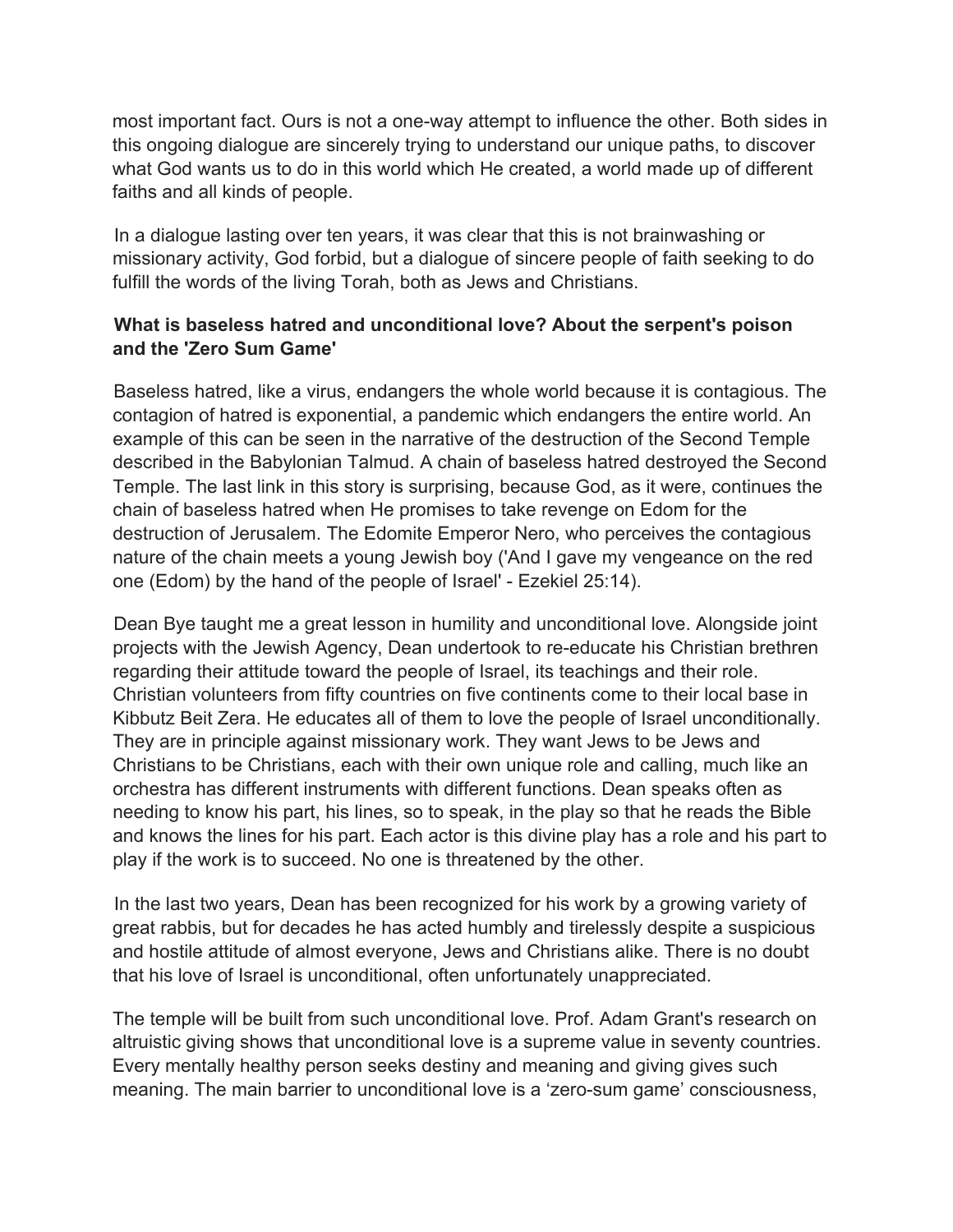the belief that what another receives is at our expense. In our terms, the main barrier to world peace since the expulsion from heaven is, in Rabbinic language, the filth of the serpent, which gives rise to this mode of thinking.

Man was created in a reality of abundance and intimacy - God walks within the garden, and man is naked without shame. The serpent within us brings enmity and competition into the world (Genesis 3:5), a consciousness that motivates us to feel threatened by the Creator and His creatures. It is not surprising, therefore, that the brain stem, which protects us with involuntary reactions such as Fight or Flight, is called the reptilian or lizard brain.

This part of the brain protects us as part of the survival developmental process and therefore is an important part of nature - but if one stays at that stage, the next stage of development is delayed. So too in the development of the world, led by God and mankind - a world in which grace will be built (Psalms 89:3).

If only we listened to the voice of God instead of to that of the serpent, what a world that would be! The only way to do this is unconditional love, which encourages partnership instead of competition, mutual family responsibility instead of rivalry. The promised result in the Torah: abundance, freedom and endless peace, instead of 'By the sweat of your brow you will eat bread " and "You shall live by the sword."

The encounters with Dean, Halima and others have proven to me how a change of consciousness can break the chains of baseless hatred that drag us into exile, war, famine, and plague. These encounters give our existence the purpose and meaning we all long for. Because unconditional love is inherent in us, the change in our mode of thinking is not only possible but can happen relatively quickly and easily.

I could not even imagine such conclusions before I experienced it myself. It turns out that even in a self-focused generation, such viral unconditional love is possible since meaningful relationships and the sense of purpose and meaning is so necessary for all of us.

## **Torah of the Land of Israel and Torah Abroad**

In Shavuot 5779 (2009) we invited to our house, for a long weekend of Tikkun Shavuot and Shabbat night, 17 Christians from four continents - about half from Africa, about a third of them influential priests. For most Christians it was a first holiday/Shabbat experience with observant Jews. At the beginning of the gathering they were embarrassed, with a degree of mixed fear and generosity, but at the end of the Sabbath, everyone testified that the meeting fundamentally changed their attitude toward the Jews, the Covenant of Israel, and our Torah. As a result of the gathering, they came to conclusion that it is not enough to support Israel (Blessed are those who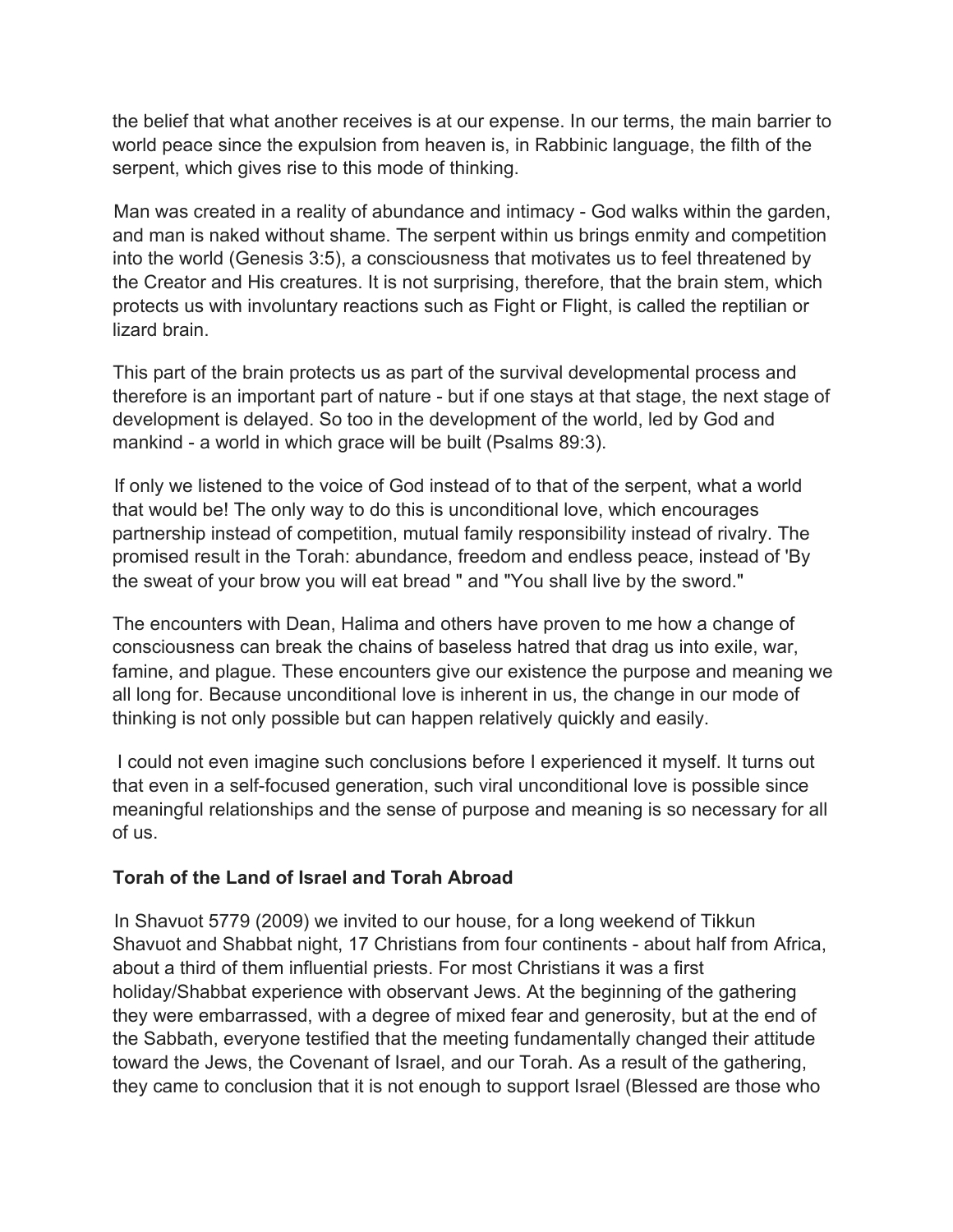bless you) and with some inspiration from 'Start-up Nation' they sought to learn Torah from Jews on a regular basis, and to receive from this Torah everything that was relevant to them as a way of life.

The Shavuot "Pentecost" 5779-2009 gathering demonstrated to me how the Torah of Israel can become an engine of blessing and peace in the world, in ways I could not imagine. I saw how much we must study and teach Torah in a way that is more relevant to nations and ourselves. Moreover, the prophet tells us that the day will come when we will all know how to teach and how to learn the way of God - to do righteousness and justice, in a way that illuminates the whole world with pleasantness and peace.

The nature of the Torah of the Land of Israel can be learned from the teachings of Baal HaSulam and Rabbi Kook. According to the Baal HaSulam, the name "Israel" means "that he has a direct will to God, meaning, that he has no desires of self-love, but of the love of others." The purpose of the people of Israel is to instill this consciousness in the whole world: The Israeli nation has been established as a kind of transition, through which the sparks of purification to all of mankind in the whole world until they develop and come to the point where they can understand the peace and serenity of others.

Rabbi Kook wrote similar things: 'the last purpose is not a definition of national unity alone, but is the ambition to unite all those in the world into one family .… Out of these things we see that God has made us a heart to the world in which people give up selflove and choose out of their own free will to love others. We must be aware that there are shortcomings in the balance of private love in 'limited nationality,' as it reflects the filth of the snake from which we must abstain. In order to fulfill our destiny as a kingdom of priests, we are required to elevate the limited nationalism to a place where there is unconditional love for all mankind."

Rabbi Yehuda Ashlag, Baal HaSulam, speaks of Israel and the nations as two facets that are integrated within each of us: the Israeli facet within us is all love and free giving for the sake of God's unity in the world. This facet prevents spiritual purification in the whole human race, which aims to demonstrate to the eyes of all the advantage of 'the pleasantness and serenity that lies at the core of the love of others.' Israel and the nations in its most inner meaning is also a metaphor for aspects of human nature within each human being.

The Torah of the Land of Israel cannot exist under the ruling of the filth of the serpent. Therefore, when Israel is in exile, they have the doctrine of foreign life that helps them survive - but at the cost of division, which we often experience today. But we cannot let the Torah of the exile and its mentality perpetuate the 'Sum Zero game' mindset even in the land of Israel. This consciousness is not suitable for Zion and the Temple, whose purpose is to reconcile and unite.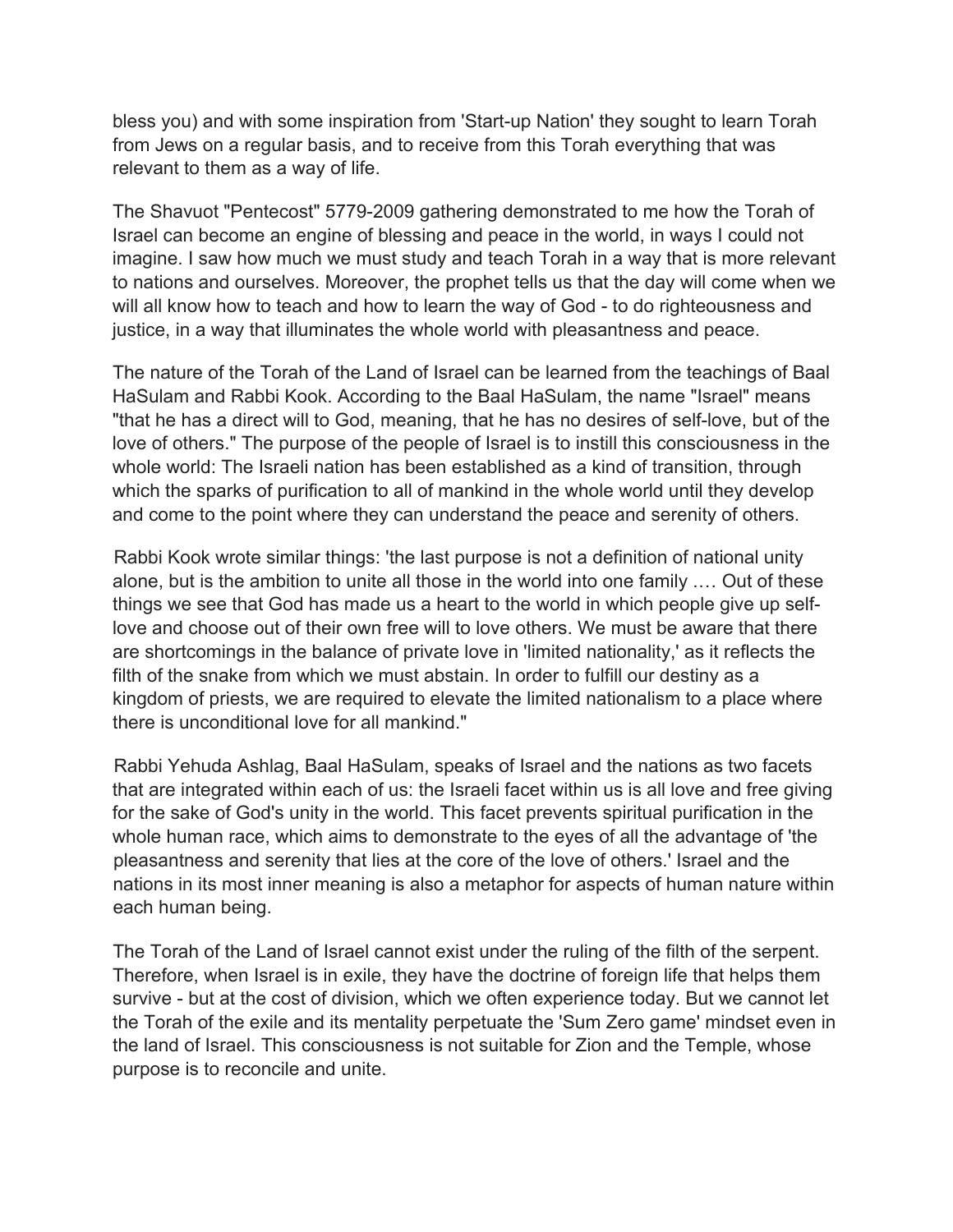A profound change of consciousness is needed to move from an exile mentality to the Torah of Eretz Yisrael. The Talmud tells of Rabbis in the Diaspora who fasted for many days before immigrating to Eretz Yisrael. They needed to unlearn their exile consciousness in order to cultivate the unconditional love needed to fulfill their destiny.

The Torah of the Land of Israel today requires an abundance mentality, one that is a blessing for the whole world. This requires strong hearts. The doctrine of the Land of Israel cannot exist and develop without unconditional love for the whole world.

# **Redemption and change of consciousness**

It follows, therefore, that the key to the redemption of creation is a change of consciousness. We must believe, take in, and demonstrate that a significant core of loving others is more helpful, blessed, and powerful than self-love.

Such a change of consciousness is extremely challenging. Personally, it has taken me and my friends years to digest and internalize the worldview of the ladder owner about turning the desire to have a conduit of influence into all of our circles, from the most intimate circles of relationships and family, to community circles. When the Jewish Agency wanted to pilot a community Aliyah absorption program in our community, we stepped up to the challenge. Suddenly Dean came, and our eyes were opened to the possibility that we have responsibilities beyond the borders of the State of Israel and those who return to it.

In order to be relevant to the generations that lived in the consciousness of 'zero sum game,' sages limited the commandment 'and you loved the foreigner' to the inhabitants of justice who join the people of Israel. But the simple rationale of 'because you lived in the land of Egypt' indicates that the 26 commandments of the foreigner are intended for every member of a nation who wishes to be enveloped in the shadow of Shechinah among his priests.

Ezekiel also foretells this, by allocating lands to those living in the tribal lands, and Isaiah's prophecy according to which "I will also take them from the priests to the Levites, said the Lord," (Isaiah 61:21) was explicitly stated about the Gentiles, and was ruled as a Halacha by Rambam at the end of the Laws of Shmita and Yovel.

The supreme root of unconditional love is inherent in every human being, because in His image God created us all. The root of the love of others is in the love of God found in every person. There is an essential connection between unconditional love and the temple in which every male is commanded to appear before God three times a year that is, His image will be visible to all. Baseless hatred, on the other hand, means the disappearance of the image of another - and then there is no value to the temple. Unconditional love renews the vitality of the temple as a meeting between all who seek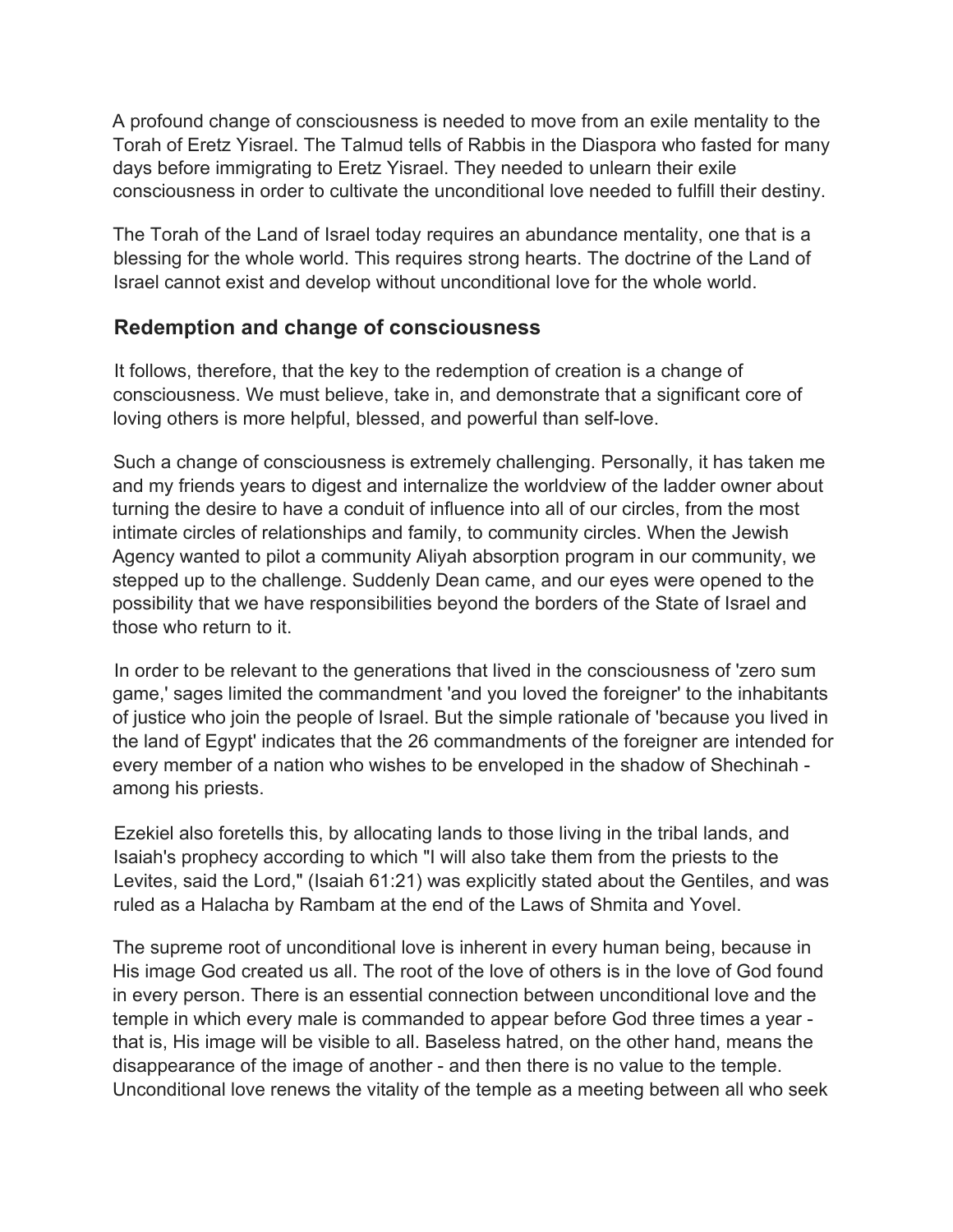to discover the divine image within them.

There is now a broad consensus on the need for a consciousness change. At a recent meeting attended by a highly respected representative of rabbis, it was agreed that Israel must free itself from the survival mentality and begin to think of our purpose in the world as a light to the nations. The current generation is not content with a narrow national identity; it seeks an identity that will enable connection to the whole world with broad horizons. Survival consciousness cannot supply this.

The process of mutual purification obliges us all. When studying Torah together in the right way, the need for exclusivity and the mentality of being 'your only son whom you loved' diminishes on all sides.

The serpent's filth creates imaginary conflicts that are perceived as existential on either side. When you are freed of that, you discover that there is no existential need for superiority and exclusivity, that this need impairs the ability to fit into the prophetic outline for a worldwide divine abundance. Instead of "only son" there is a loving family with mutual responsibility, without obscuring the uniqueness of each family member. Instead of one blessing there is a special blessing for each; instead of an exclusive outline for exclusive redemption, there is an outline for the redemption of all mankind.

## A practical plan for spreading eNoam around the world

In the last years, when we felt more mature, our eNoam organization has developed a virtual format and platform that aims to enable, share and encourage groups that seek to bring about such a change of consciousness in the world. We began by cultivating practical, enjoyable, ongoing, and expanding cooperation between Jews and Christians and between Israel and the Diaspora, in repairing the world according to the Bible we all share. The format includes four common workspaces, with an emphasis on Together:

- Study Together - Over the past ten years we have met about five hundred times, and in each meeting, we have been rewarded with "How sweet are Your words to my taste, *Sweeter* than honey to my mouth!" (Psalms 119:103) In order to expand the circle of participants, we will soon record taped study series with forums for ongoing feedback and discourse.

- Serve Together – Joint Social Volunteering - with initial emphasis on assisting with Aliyah and volunteering at the 'Doing Good' organization, by having mixed groups of Israelis and people from the nations, in Israel and the diaspora, in partnership. To advance joint projects around the Shemita and Africa.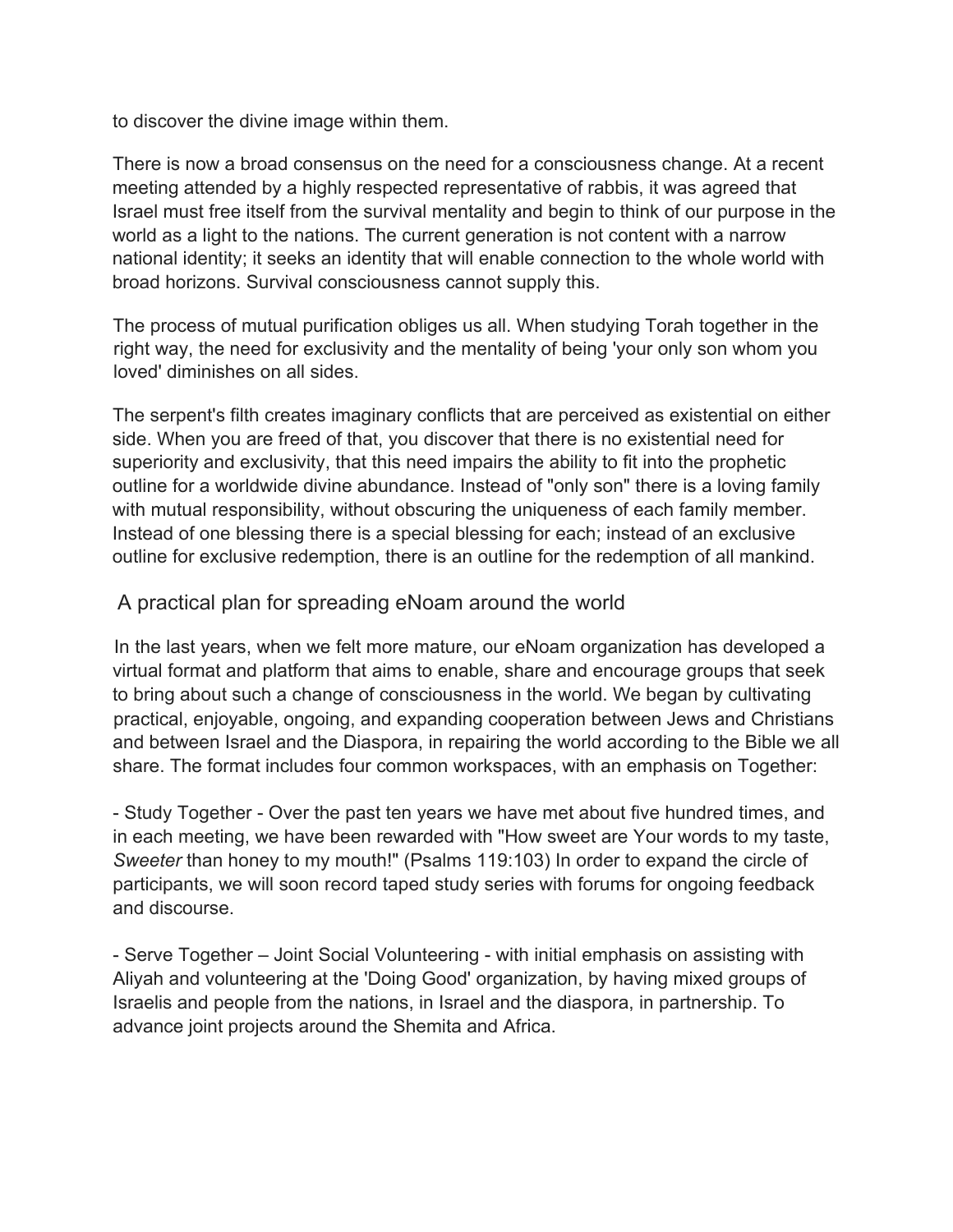- Scout/Walk/Tour Together - We have developed an application that allows participants in Israel and abroad to travel together throughout the Land of Israel, while performing in-depth missions - a kind of 'treasure hunt'. Later on, we will also add in Virtual reality (VR) and augmented reality (AR), to create a grid of heritage sites with content that will allow participants in Israel, the Diaspora and nations to experience the Land of Israel and its north together.

- Sing Together - We held joint singing sessions in Israel and the diaspora, including praise sessions in synagogues on holidays, in preparation for "The houses of a house of prayer will be called for all the nations." This activity will also take place in the future in Virtual and augmented reality.

The guideline in all activities is:

He has shown you, O man, what *is* good; And what does the Lord require of you, But to do justly, To love mercy, And to walk humbly with your God?'

(Micah 6:8).

The good God demands that we humble the face of our private God as a people. So also in: "Hear, O Israel, the Lord our God is one" - God is our private God, and also the God who unites all of humanity.

Hundreds of participants in these activities experienced how much the shared learning united us instead of separating, and even evoked in us unconditional love from finding the grace in the other. How 'Walk humbly with your God' allowed us to focus on the revelation of God in the world, expressed in each of the participants. Veteran participants found that the format allows them to clarify their relationship with God in the presence of a Hebrew priest, with each side being careful about 'Cursed *is* the one who moves his neighbor's landmark.'

Of course, there are also Christians who do all of the above for their own redemptive outline, which does not match ours. But we have often found one real and in-depth pleasant encounter enough to lead them to a straight path of partnership in our outline. Our purpose and stage are to allow meaningful and varied encounters. And fluent for all, to allow each member of the nations to locate the nature of the encounters suitable for him, and to assist him in finding his way in his personal journey.

# **A concluding look**

The corona lockdown imposed this year on Sukkot prevented the nations from attending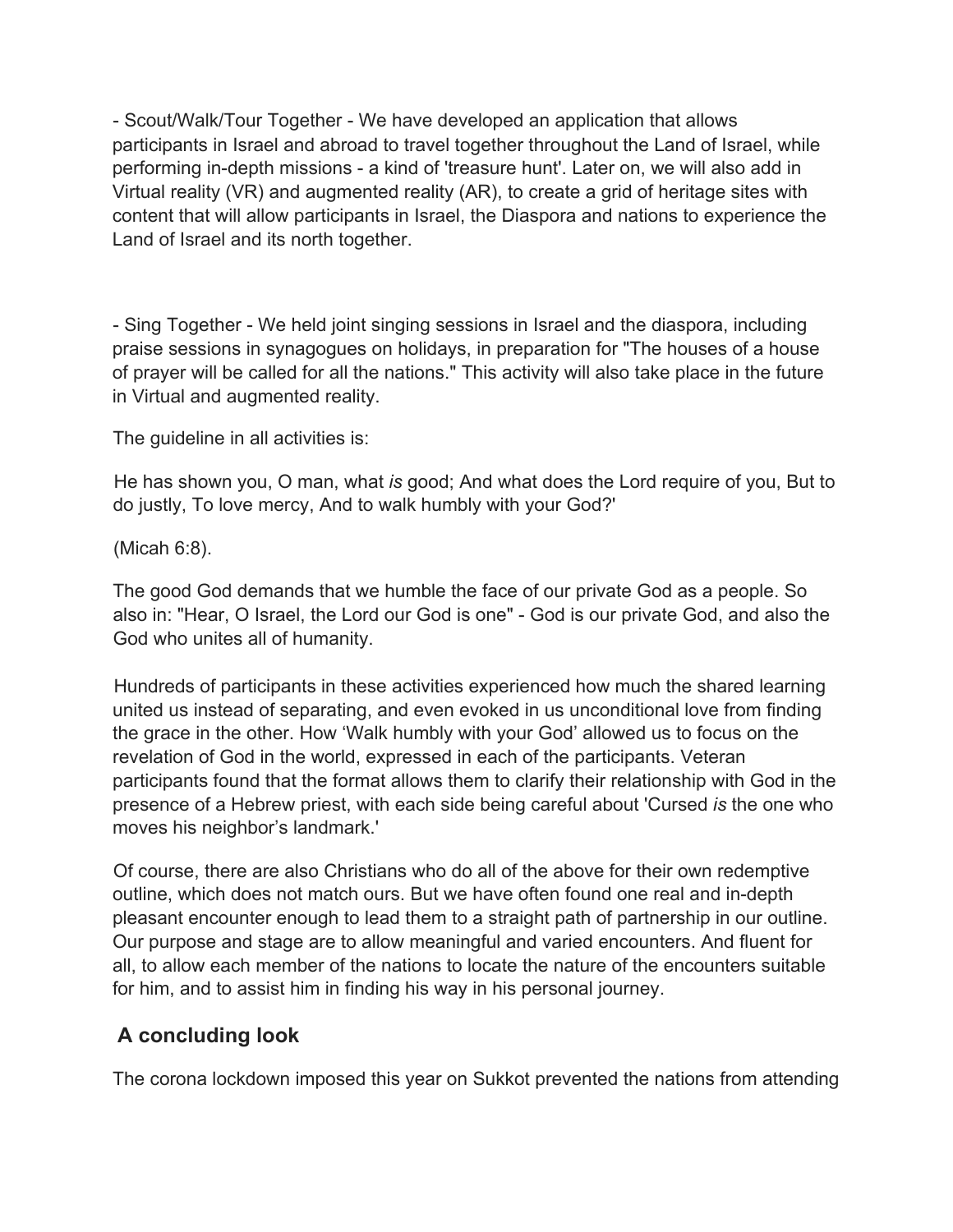the parade in Jerusalem, so we deployed a virtual peace tent and invited friends to an online gathering. It was the first public study meeting for us which was attended by about sixty Jews and Christians - about half of them new faces. 'Why did you come?' we asked, and the answers were enlightening - feel free to watch.

#### Type in: https://youtu.be/qgJFh4HBSZA

Our audio reading blessings open with "You shall light a New Light on Zion," followed by "Great Love, Our Love," and "The Lord our God, the One God, the Redeemer of Israel," and in the evening also: "And spread over us the Tabernacle of Your Peace." I think there is a clear outline here: an expectation of a new light, which evokes a contagious love that turns our private God into a God who unites everyone. Twice a day we declare that God loves us, and we are called to reciprocity: to love God with all our heart, soul, and mind. And the promised result: redemption and peace-spreading for all who enter His sukkah together.

My late father, may his memory be a blessing, taught that the main message may be sought in the center of a book (as in Kohelet). Hence, the story of the blessings of the Shema reading begins and ends with unconditional love - God's unconditional love for us requires mutual love towards Him and towards every person who shines in His image.

Therefore, the nations are all invited to enter the same peace tabernacle, and their number is growing today. Every Sukkot we bind the four species together as a sign of our commitment to unite as one man in one heart with joy - regardless of taste or smell. Throughout the holiday we rock this togetherness to all winds, heaven, and earth - perhaps a hint that the creation and dissemination of this togetherness requires a serious shaking of all of us. We turn an altar to lower walls because God grows salvation - that is, the above process is supposed to be organic and gradual. The prophet describes this vision in the name of God armies, because the desire to integrate must be mass.

The eNoam experiment taught me that such an outline is possible - if we only believe in it and ourselves, if only we turn to the essence of the book of human history is that 'on the day God created man, in the image of God made him' (Genesis 5:1), which is indeed a greater rule than love thy neighbor, because it expresses the faith of the Creator in the aspiration of all mankind to discover and cultivate the loving divine figure planted within him. It turns out that indeed it is up to me.

We have experienced in practice how each of us can discover the depth and width of the unconditional love inherent in it. Although the work is great, and we do not have to finish the work - but we are not free of it. In the coming year, eNoam plans to focus on fostering inter-sectoral programs of volunteering, travel and singing in local schools in